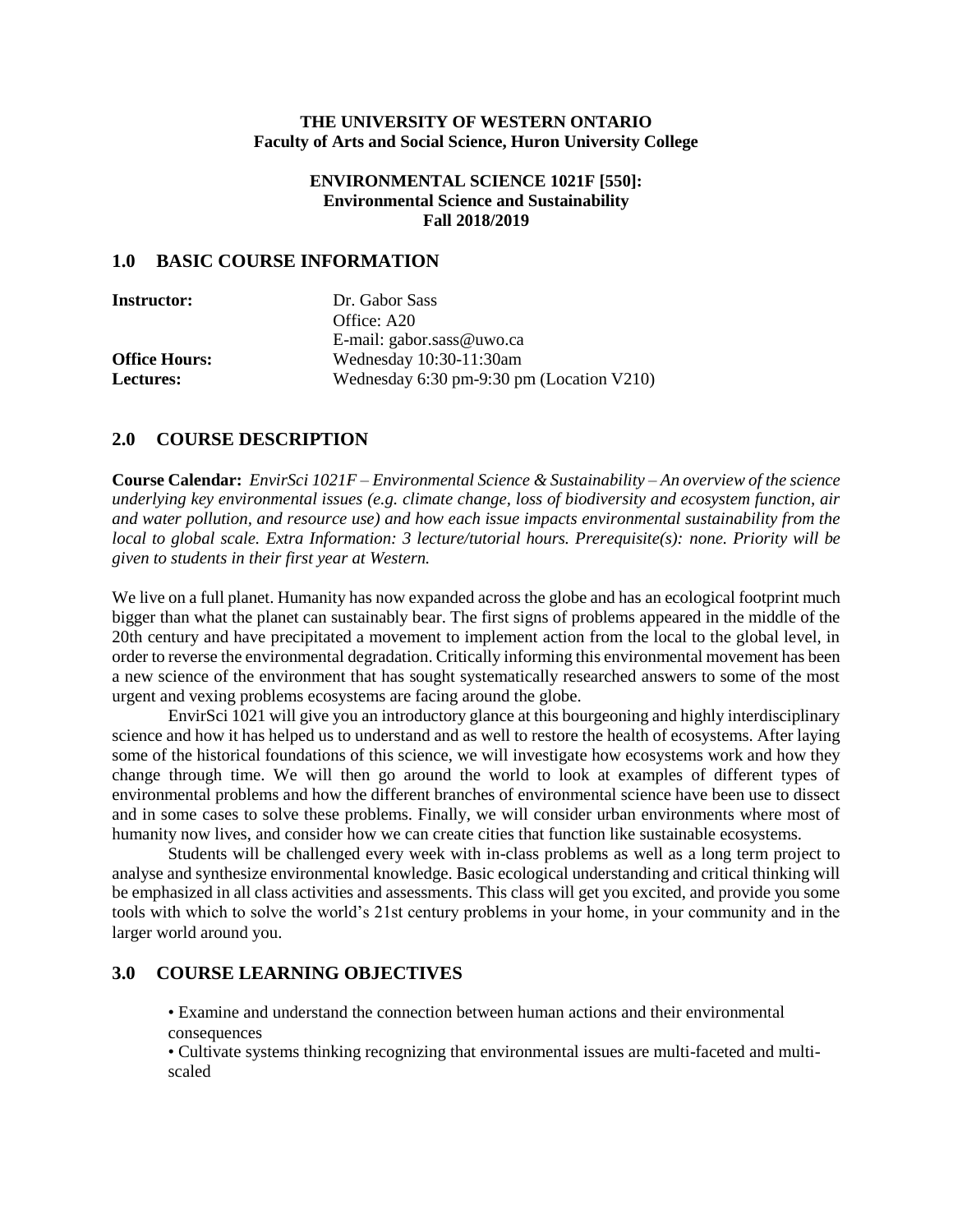• Survey earth's different biomes and contrast current challenges and sustainable options for future development

- Develop ecological literacy in the context of local and global environmental problems
- Sharpen critical thinking skills as applied to solving real world problems
- Gather, organize, analyse and synthesize information about a critical environmental issue and create a professional report

• Use the skills developed in this class to make informed and well thought-out life choices regarding environmental issues.

# **4.0 DESCRIPTION OF CLASS METHODS**

The three-hour lecture time will be broken into three sections by two short breaks. The first two hours will be spent on covering the topics of the course using a combination of traditional lecture-style and active learning approaches. The last hour will be spent on honing research and writing skills needed to complete the research project.

Participation is a fundamental part of the learning environment. You will need to be present at all lectures as well as be ready to participate actively in the communal learning. Please read or watch the relevant class material ahead of time and prepare questions or comments. An individual participation grade will be awarded based on your attendance and participation during class activities and on-line discussion forums. I will be using the *iclicker* software (free to Western students) to take attendance and record your answers to questions.

Please turn off all technological devices that are not used for class purposes. If using technology to interact with peers (e.g. Todaysmeet, OWL-FORUMs) please treat everyone with respect in-class and on-line. Derogatory and offensive language is not acceptable and will not be tolerated. You will need to download the app for *iclicker* [\(https://www.iclicker.com/](https://www.iclicker.com/) ) in order for attendance to be taken and to answer clicker questions posed during class time. Lecture slides will not contain all of the details discussed in class. It will be the responsibility of each student to take good notes from our in-class discussions as well as the textbook.

# **5.0 TEXTBOOKS AND OTHER REQUIRED RESOURCES**

#### **Required Text:**

Branfireun, M. et al. 2014. **Environmental Science for a Changing World** (Canadian Edition), W.H. Freeman and Company, New York [GE140.B73 2014 TAY]

#### **Recommended Texts:**

Carson, R. 1962. **Silent Spring**. Houghton Mifflin, New York [SB959.C3 WEL] Dearden, P. and B. Mitchell. 2016. **Environmental Change & Challenge** (5<sup>th</sup> edition). Oxford University Press, Toronto. [GF511.D42 2016 TAY] Withgott, J., M. Laposata, B. Murck. 2017. **Environment: The Science behind the Stories**

(Canadian edition), Pearson Canada, Toronto. [GE105.W58 2016 TAY]

# **Course website:**

Please access course content through OWL: [https://owl.uwo.ca/portal.](https://owl.uwo.ca/portal) We will make this course as paperless as possible so please follow the lesson plans and announcements on OWL on a regular basis (twice weekly). Lecture notes and other additional material will be placed on OWL in a timely fashion, available for downloading. You are encouraged to communicate with your peers through FORUMs and with your instructor via OWL messaging or email.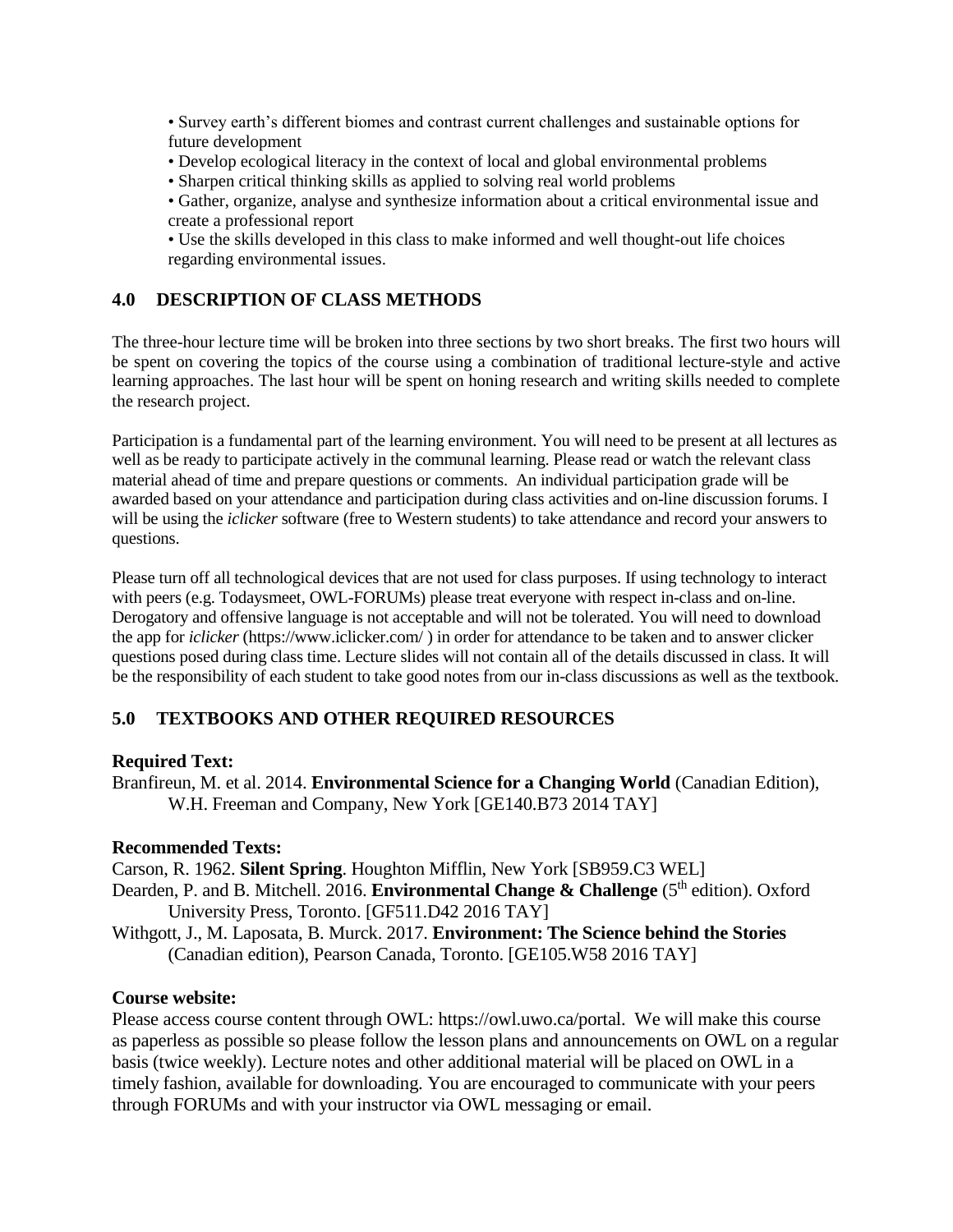## **6.0 METHOD OF EVALUATION/ASSESSMENT**

- Attendance/Participation 10%
- Weekly quizzes 10%
	- o 10 on-line quizzes
- Term project 30%
	- o Part 1 due on October 31st at 6:30pm (8%)
	- o Part 2 due on December 5th at 6:30pm (22%)
- Midterm Exam 20%
	- o (2 hours, Wednesday October 24th, 6:30-8:30pm)
- Final Exam 30%
	- o (3 hours, Time and place TBA)

# **I. Attendance/participation [10%]**

Participation is a fundamental part of the learning environment. You will need to be present at all lectures as well as be ready to participate actively in the communal learning. Please read or watch the relevant class material ahead of time and prepare questions or comments. An individual participation grade will be awarded based on your attendance and participation during class activities and on-line discussion forums. I will be using the *iclicker* software (free to Western students) to take attendance and record your answers to questions.

# **II. Weekly quizzes [10%]**

In order to help you prepare for each lecture, you will have to write a short quiz (using OWL) of a few questions before each class. The questions will be structured to test your basic comprehension of the material. If you have done your reading you can expect to receive full marks. Some of the questions from the quizzes may make it onto the final exam. For each class, readings will be announced well in advance and you will have 1 day prior to class to answer the questions.

# **III. Term project [30%]**

This is an essay course with a significant writing component in which both the content and the quality of your writing will be assessed. You will work in groups of 3 to create a scientific journal (like Frontiers in Ecology and the Environment) with an editorial and as many articles as the number of people in the group on the theme of one major environmental issue. For example, the theme could be ocean acidification where one of you could write about the impact of lower pH on corals, someone else on the effects on free floating lifeforms like diatoms and another person on the effects on the wider food chain including humans. The editorial, title page, table of contents, etc. will be a group effort whereas the articles will be written individually by each student. I will provide you guidance regarding your writing assignment and help you to find writing assistance. The mini-journal should have (1) a cover page that has the themes and the list of articles identified; (2) a table of contents page, and a (3) 2-page editorial written by the whole group. This should set the context and overall relevance of the themes and briefly summarize the articles and how they fit together. You are encouraged to discuss your ideas with your instructor.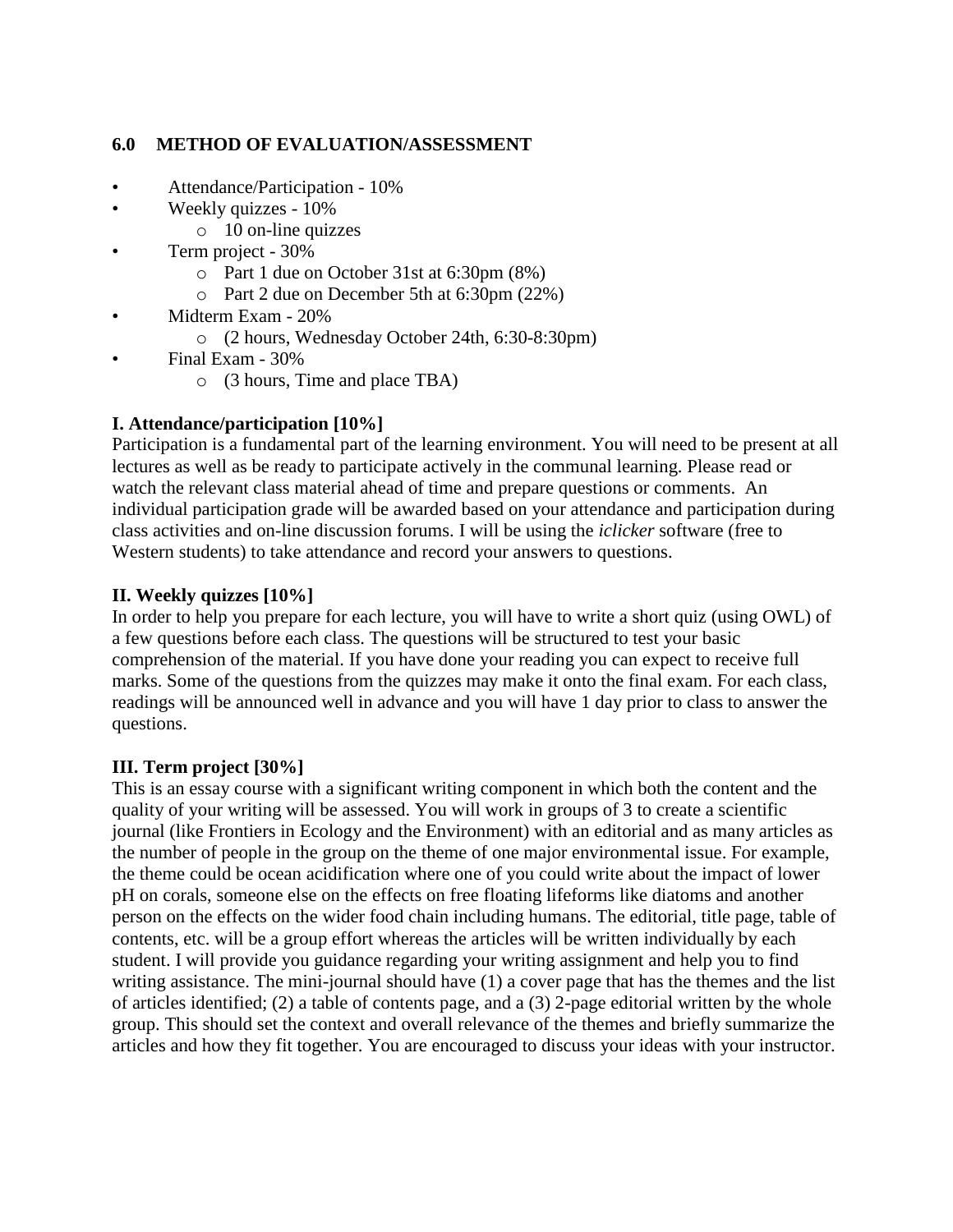Finding a group: You will have time in September to form your groups of 3 people. Try to find people who share your interest and passion for a topic and then brainstorm to find 3 distinct subtopics. To assist in finding a group, you can post your interest on OWL forums. If you can't find a group by October 3rd please come and speak to the instructor.

Annotated bibliography and article outline (individual submission): To keep you on track with your research, you will have to submit a ½ page outline of your article (what are you planning to write about) and an annotated bibliography through OWL-Assignments by October 31<sup>st</sup>. Annotated bibliographies are short summaries (5-8 sentences) of the reference works you are using to base your article on. They should also include 1-2 sentences on how that particular reference was useful to develop your arguments in your own paper. You are expected to include at least 10 references which should include both peer reviewed scientific articles as well as book chapters and perhaps government reports. This part of the term project should be 4-5 pages (one annotation for each of 10 sources) long and will count for 8% of your final mark.

Final submission (group submission): The due date for the term project is December 5th at 6:30pm. The group component of the term project will be worth 6% and your individual contribution will count for 16%. Please be as creative as you'd like in the final preparation of your mini-journal. The articles should have a short abstract (200 words in length) and be no more than 10 pages long (double-spaced) including references and figures. The articles can include graphs, tables, maps, or pictures, but they cannot add to the 10 page limit. Only include additional information if they strengthen a point you are making in the paper. There should be a minimum of 10 references including at least 5 scientific articles (from peer-reviewed journals). It is very important to give credit to what others have written or created. Please use in-text citations and use the Frontiers in Ecology and the Environment citation style at the end. Don't forget about the 2-page editorial, TOC and title page. Please make sure that the effort to create these is shared by all in the group. Only one submission (of the mini-journal) needs to be made by each group (through OWL-assignments). Turnitin will be used on all assignments to check for originality (ie, the entire assignment needs to be written in your own words).

Late assignments: With the exception of documented illness or family death (see below), late assignments will be penalized at the rate of 10% per day of lateness. Upon presentation of legitimate documentation, a student can hand in the assignment within 2 weeks without late penalty or the mark value for the assignment will be added to the mid-term and final examinations in an equitable manner.

#### **IV. Exams [50%]**

There will be one two-hour mid-term test (worth 20%) and a final examination (30%). The midterm (2 hours) will be held on October  $24<sup>th</sup>$  in class. The final examination (3 hours) will be scheduled by the Registrar during the December examination period. The examinations will include questions from material covered in lectures, assigned readings, in-class exercises and films. The final examination will include material from the entire term. The format of the examinations will be a combination of multiple choice, short and long answer type questions. No electronic devices (e.g. laptop computers, cell phones, etc.) will be allowed during an examination.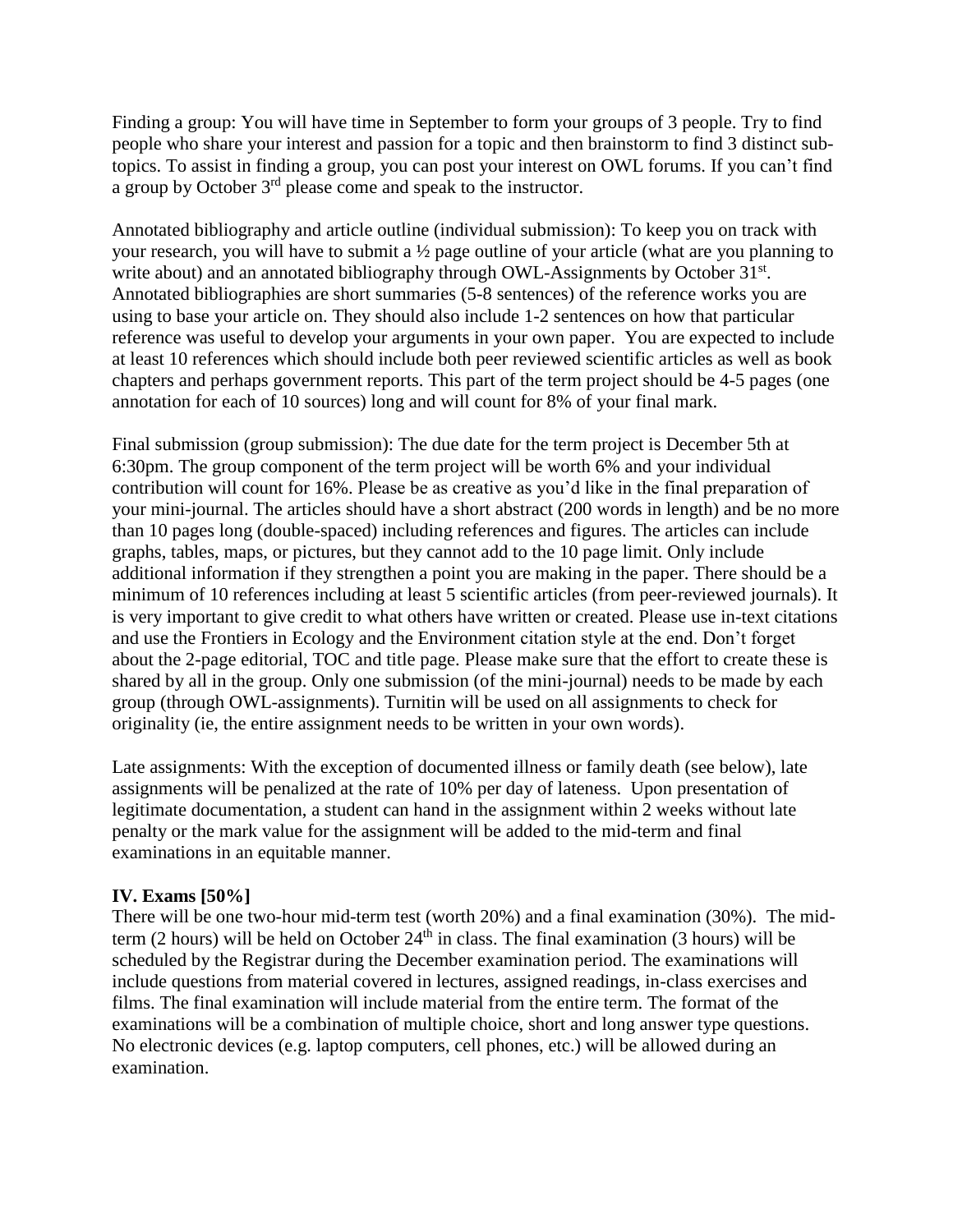If you miss the mid-term exam under extreme circumstances, you must obtain permission from the Dean's office and provide sufficient documentation. When we receive the permission from the Dean's office, your final exam will account for 50%. If you miss the midterm with no good reason, you will receive a mark of 0%. Make-up exams will be given for the final exam only under extreme circumstances. If you consider that you have grounds to write the final exam on an alternate date, you must follow the procedure established by the Dean's Office and complete the appropriate forms. You must obtain permission from the Dean's office and provide sufficient documentation. In addition, you must inform the instructor at least 2 days in advance before the final exam. To prevent prior disclosure, the format and contents of make-ups may differ substantially from the scheduled test or examination.

# **6.5 SPECIAL INSTRUCTIONS**

## **What to do if you fall sick:**

Students seeking academic accommodation on medical grounds for any missed tests, exams, participation components and/or assignments worth 10% or more of their final grade must apply to the Academic Advising office of their home Faculty and provide documentation. Academic accommodation cannot be granted by the instructor or department.

UWO Policy on Accommodation for Medical Illness: [http://www.uwo.ca/univsec/pdf/academic\\_policies/appeals/accommodation\\_medical.pdf](http://www.uwo.ca/univsec/pdf/academic_policies/appeals/accommodation_medical.pdf)

Downloadable Student Medical Certificate (SMC): http://www.uwo.ca/univsec/pdf/academic\_policies/appeals/medicalform.pdf

#### **Academic Offences:**

You are advised to read the academic calendar to familiarize yourself with the University's regulations and procedures concerning grades and penalties. Scholastic offences are taken seriously and you may read the appropriate policy, specifically, the definition of what constitutes a Scholastic Offence, at the following Web site:

http://www.uwo.ca/univsec/pdf/academic\_policies/appeals/scholastic\_discipline\_undergrad.pdf

Plagiarism is an academic offense and will be treated as such. Students who are in doubt as to the nature of this offence should consult their instructor, Department Chair, or Dean's Office, as well as the Huron University College Statement on Plagiarism, available at the Reference Desk in the Huron University College Library and at<https://huronuc.libguides.com/c.php?g=455405&p=4961561> In addition, students may seek guidance from a variety of current style manuals available at the Reference Desk in the Huron University College Library. Information about these resources can be found at https://huronuc.libguides.com/c.php?g=455405&p=4961561

Plagiarism detection software may be used in this course. Students may be required to submit their work in electronic form.

#### **Additional Information:**

Please contact the course instructor if you require material in an alternate format or if you require any other arrangements to make this course more accessible to you. You may also wish to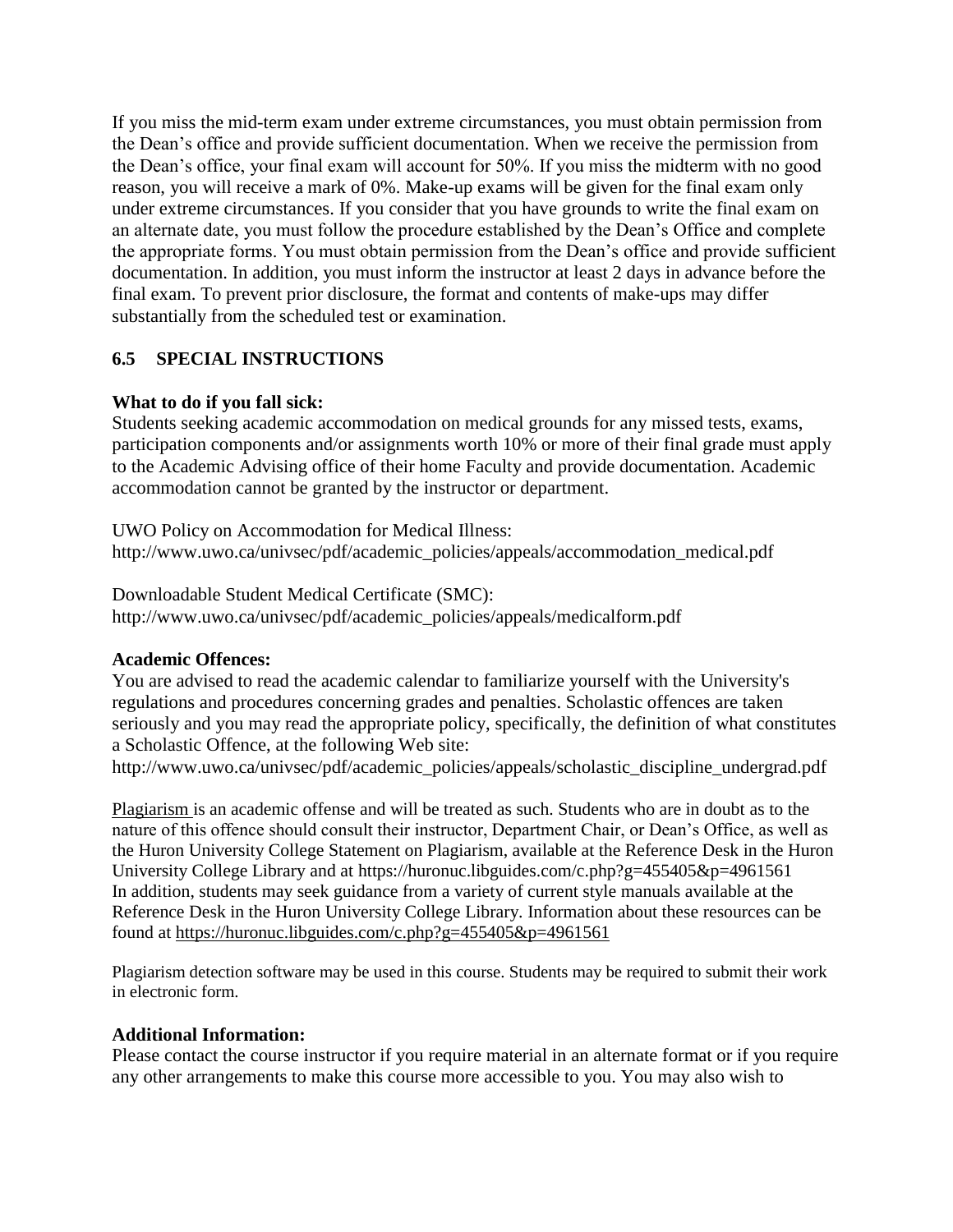contact Services for Students with Disabilities (SSD) at 661-2111 x 82147 (http://www.sdc.uwo.ca/) for any specific question regarding an accommodation.

If you or someone you know is experiencing distress, there are several resources here at Western to assist you. Please visit http://www.uwo.ca/uwocom/mentalhealth/ for more information on these resources and on mental health.

Social conduct is governed by the Code of Student Conduct approved by the Board of Governors of the University. This Code can be viewed at: http://www.uwo.ca/univsec/pdf/academic\_policies/appeals/code\_of\_conduct.pdf

# **7.0 TENTATIVE SCHEDULE OF CLASSES, INCLUDING REQUIRED READINGS, TOPICS**

| Week           | <b>Lecture</b>   | <b>Lecture Topics</b>                          | <b>Read</b>   | Due dates         |
|----------------|------------------|------------------------------------------------|---------------|-------------------|
|                | <b>Dates</b>     |                                                |               |                   |
| 1              | Sept 12          | Intro to course; the Anthropocene              | Ch 1, 4, 5    |                   |
| $\overline{2}$ | Sept 19          | Environmental science as a discipline          | Ch 2, 3       | Quiz              |
| $\overline{3}$ | Sept 26          | Ecological foundations: Ecology of campus      | <b>Bolund</b> | Quiz;             |
|                |                  |                                                | 1999          | Form groups       |
| $\overline{4}$ | Oct 3            | Ecological foundations: structure and function | $Ch 6 - 8$    | Quiz              |
| 5              | Oct 10           | <b>Reading week</b>                            |               |                   |
| 6              | Oct 17           | Ecological foundations: change                 | Ch 9, 10      | Quiz              |
| 7              | Oct 24           | Mid-term; group work                           |               | Exam              |
| 8              | Oct 31           | Our ancestral home: forests and grasslands     | Ch 11, 12     | Quiz;             |
|                |                  |                                                |               | Annotated         |
|                |                  |                                                |               | bibliography      |
| 9              | Nov <sub>7</sub> | Blue planet: of lakes and oceans               | Ch 13, 15     | Quiz              |
| 10             | Nov $21$         | Feeding humanity: agriculture and              | Ch 14, 18     | Quiz              |
|                |                  | aquaculture                                    |               |                   |
| 11             | Nov $14$         | Metabolic waste of civilization                | Ch 16, 17,    | Quiz              |
|                |                  |                                                | 21, 22        |                   |
| 12             | <b>Nov 28</b>    | Energy: the Achilles heel of industrial        | Ch 19, 20,    | Quiz;             |
|                |                  | civilization                                   | 23, 24, 25    |                   |
| 13             | Dec 5            | Cities as sustainable ecosystems               | Ch 26         | Quiz              |
|                |                  |                                                |               | Final project due |

# **8.0 STANDARD FASS APPENDIX (adopted September 2009)**

## **HURON UNIVERSITY COLLEGE GUIDELINES ON COURSE OUTLINES**

UWO Senate regulations regarding course outlines, and scheduling of assignments, tests and exams are found at: [http://www.uwo.ca/univsec/pdf/academic\\_policies/exam/courseoutlines.pdf](http://www.uwo.ca/univsec/pdf/academic_policies/exam/courseoutlines.pdf) Of note, these regulations require: